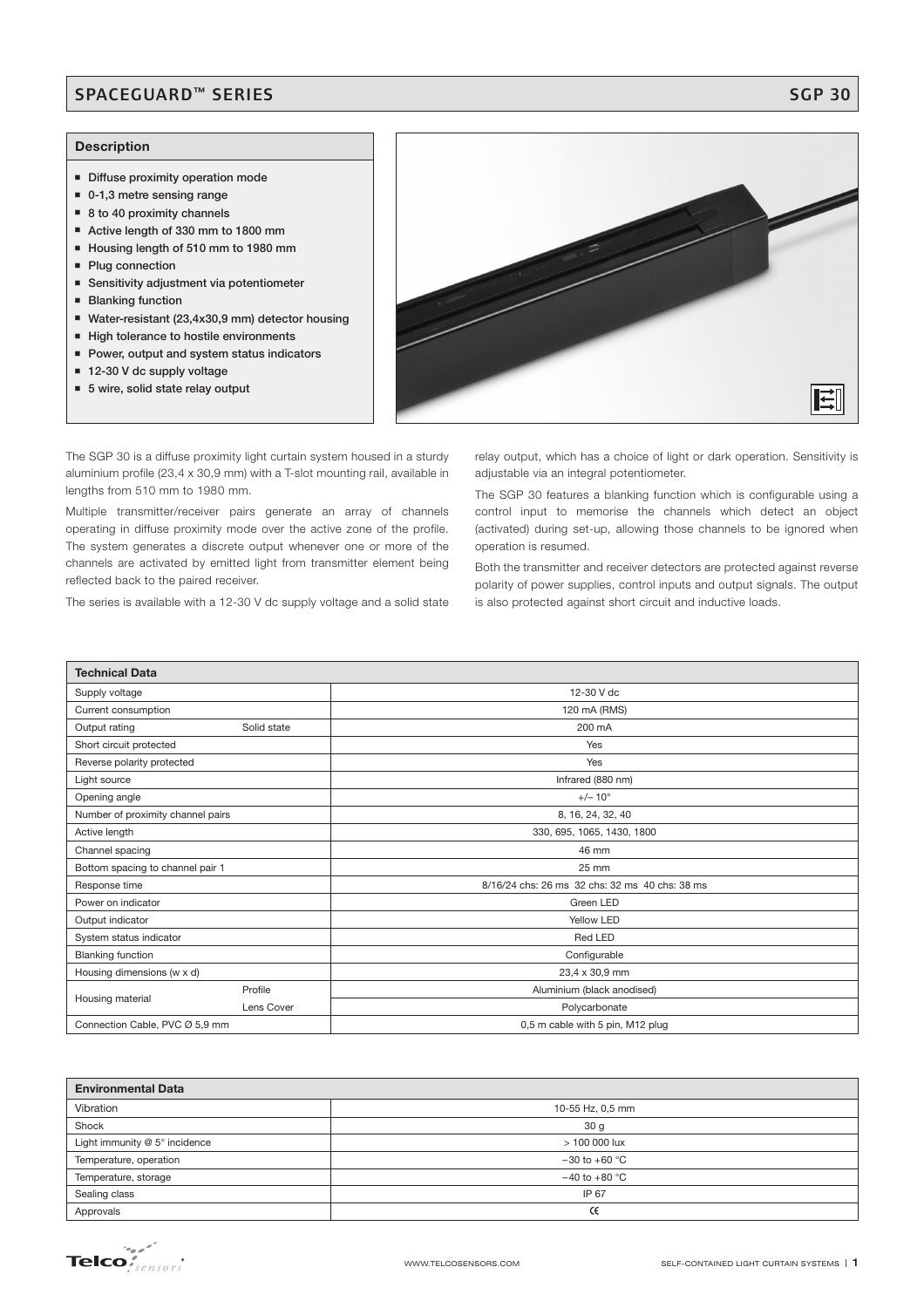# SGP 30 SPACEGUARD™ SERIES

| <b>Available Types</b> |                    |        |           |             |            |                               |                                  |       |  |
|------------------------|--------------------|--------|-----------|-------------|------------|-------------------------------|----------------------------------|-------|--|
|                        | Housing            | Active | Number of | Channel     | Connection |                               | 0.5 m cable with 5 pin, M12 plug | Range |  |
|                        | Length             | Length | Channels  | Spacing     | Output     |                               | Order Reference                  |       |  |
| Proximity              | 510 mm<br>330 mm   | 8      |           |             | NO (LO)    | SGP 30-051-008-A1-M-08-0.5-J5 |                                  |       |  |
|                        |                    |        |           |             |            | NC (DO)                       | SGP 30-051-008-A1-M-09-0.5-J5    |       |  |
|                        | 880 mm<br>695 mm   | 16     |           |             | NO (LO)    | SGP 30-088-016-A1-M-08-0.5-J5 |                                  |       |  |
|                        |                    |        |           |             |            | NC (DO)                       | SGP 30-088-016-A1-M-09-0.5-J5    |       |  |
|                        | 1250 mm<br>1065 mm | 24     | 46 mm     | Solid State | NO (LO)    | SGP 30-125-024-A1-M-08-0.5-J5 | $0 - 1, 3$ m                     |       |  |
|                        |                    |        |           |             | Relay      | NC (DO)                       | SGP 30-125-024-A1-M-09-0.5-J5    |       |  |
| <b>Diffuse</b>         | 1610 mm<br>1430 mm | 32     |           |             | NO (LO)    | SGP 30-161-032-A1-M-08-0.5-J5 |                                  |       |  |
|                        |                    |        |           |             |            | NC (DO)                       | SGP 30-161-032-A1-M-09-0.5-J5    |       |  |
|                        | 1800 mm<br>1980 mm |        | 40        |             |            | NO (LO)                       | SGP 30-198-040-A1-M-08-0.5-J5    |       |  |
|                        |                    |        |           |             |            | NC (DO)                       | SGP 30-198-040-A1-M-09-0.5-J5    |       |  |

| <b>Connections</b>                      |                                                                                                                                                                                         |  |  |  |  |
|-----------------------------------------|-----------------------------------------------------------------------------------------------------------------------------------------------------------------------------------------|--|--|--|--|
|                                         | M12 Plug / Cable                                                                                                                                                                        |  |  |  |  |
| Supply +                                | Pin 1 / Brown                                                                                                                                                                           |  |  |  |  |
| Supply -                                | Pin 3 / Blue                                                                                                                                                                            |  |  |  |  |
| Blanking function control input<br>Ctrl | Pin 2 / White                                                                                                                                                                           |  |  |  |  |
| Output                                  | Pin 4 / Black                                                                                                                                                                           |  |  |  |  |
| Output                                  | Pin 5 / Grey                                                                                                                                                                            |  |  |  |  |
|                                         | 5 pin, M12<br>Sensor Plug<br>Cable Plug<br>(Male)<br>(Female)<br>Blue<br><b>Black</b><br>64.30<br>63.46<br>Grey<br>5 <sub>0</sub><br>$50 -$<br>•120<br>$02 - 10$<br>∽<br>Brown<br>White |  |  |  |  |



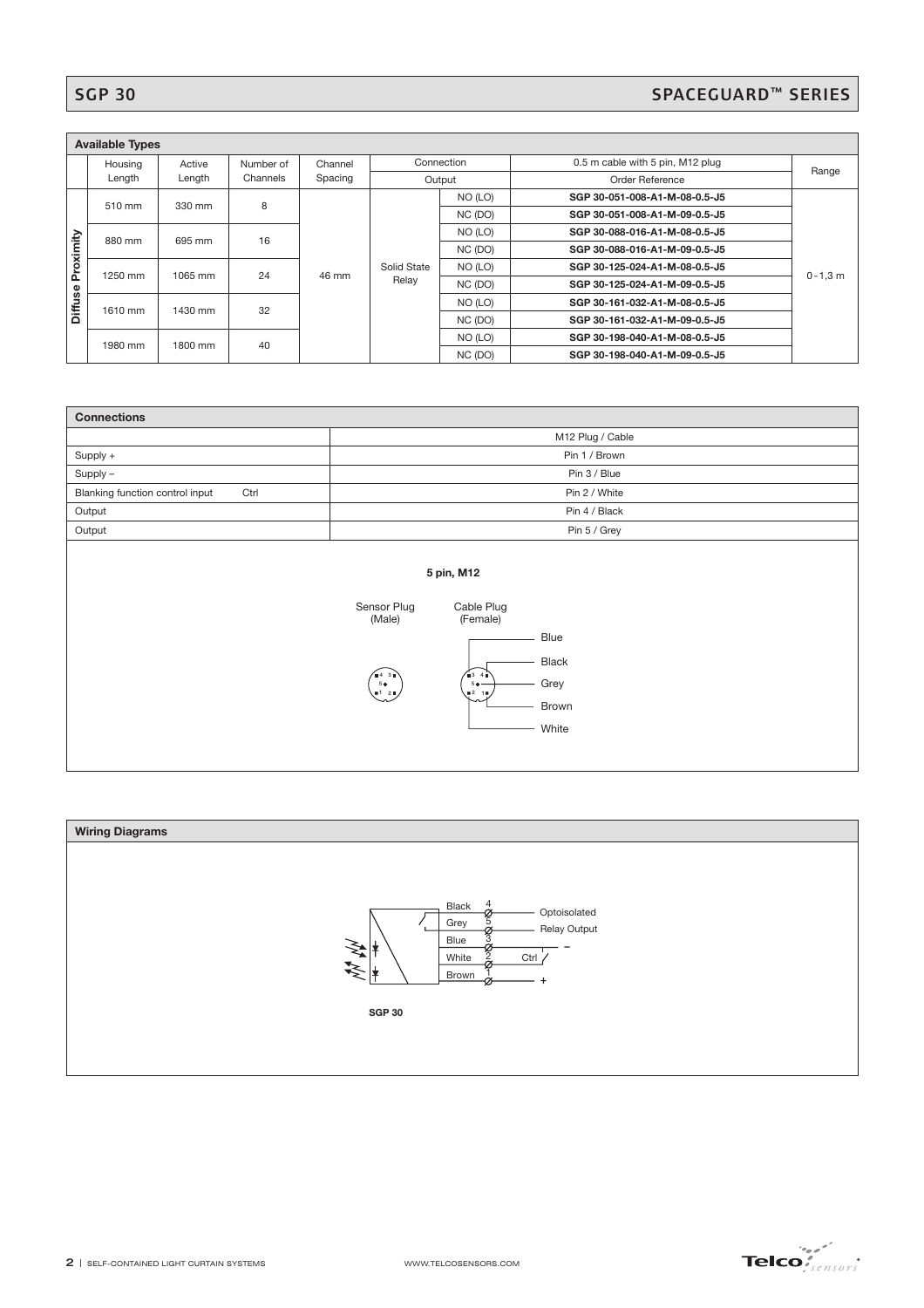## SPACEGUARD™ SERIES SGP 30

### **Dimensions and Descriptions**